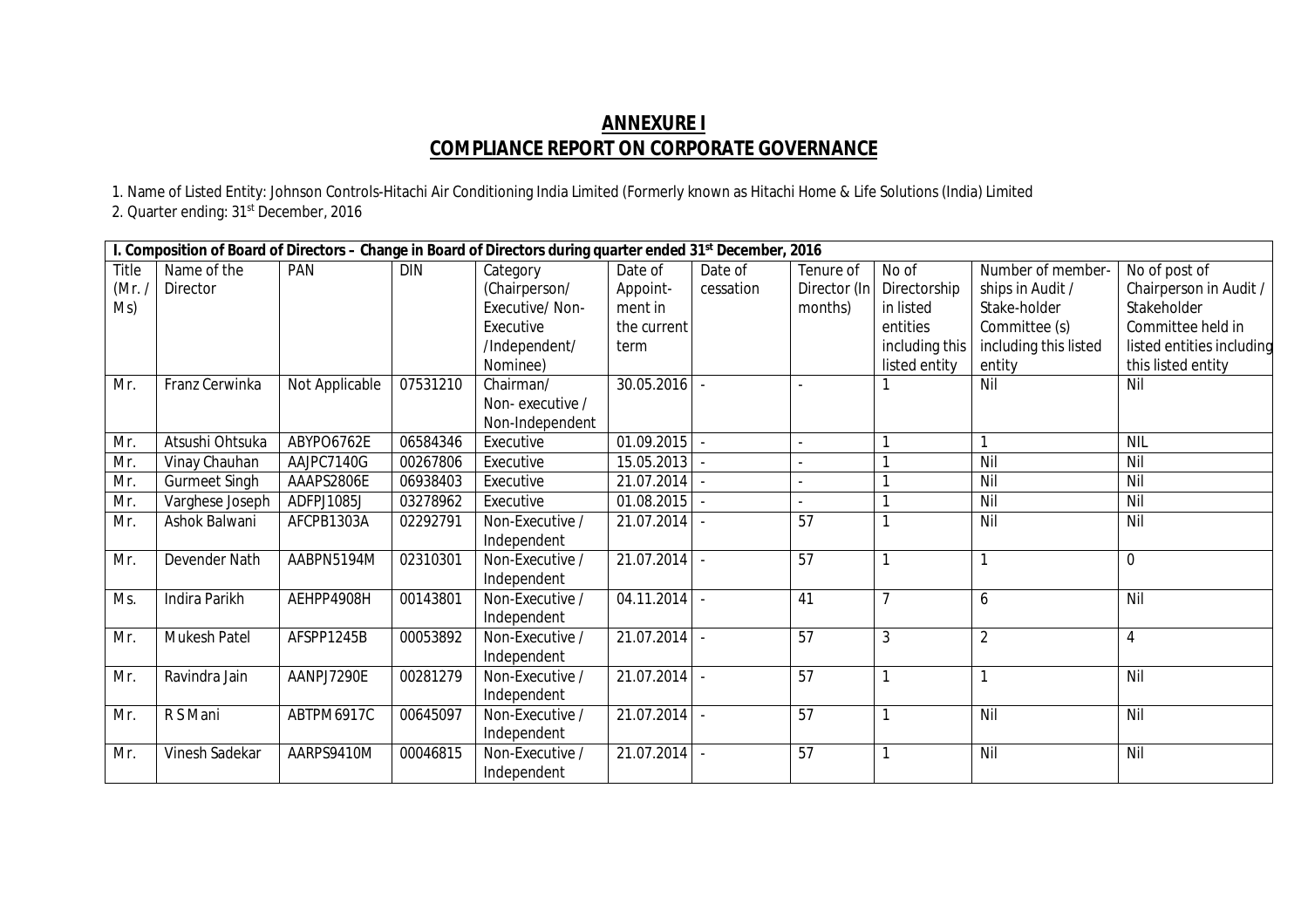| <b>II. Composition of Committees</b> |                                     |                                                               |                                  |  |  |
|--------------------------------------|-------------------------------------|---------------------------------------------------------------|----------------------------------|--|--|
| <b>Name of Committee</b>             | <b>Name of Committee</b><br>members | Category (Executive/Non-Executive /<br>Independent / Nominee) | Category<br>(Chairperson/Member) |  |  |
| 1. Audit Committee                   | Mr. Mukesh Patel                    | Non-Executive / Independent                                   | Chairperson                      |  |  |
|                                      | Mr. Devender Nath                   | Non-Executive / Independent                                   | Member                           |  |  |
|                                      | Mr. Ravindra Jain                   | Non-Executive / Independent                                   | Member                           |  |  |
| 2. Nomination & Remuneration         | Mr. Mukesh Patel                    | Non-Executive / Independent                                   | Chairperson                      |  |  |
| Committee                            | Mr. Devender Nath                   | Non-Executive / Independent                                   | Member                           |  |  |
|                                      | Mr. Ravindra Jain                   | Non-Executive / Independent                                   | Member                           |  |  |
| 3. Risk Management Committee         | Not Applicable                      |                                                               |                                  |  |  |
| 4. Stakeholders Relationship         | Mr. Mukesh Patel                    | Non-Executive / Independent                                   | Chairperson                      |  |  |
| Committee                            | Mr. Atsushi Ohtsuka                 | Executive                                                     | Member                           |  |  |

| III. Meeting of Board of Directors |                                    |                                 |  |  |  |  |
|------------------------------------|------------------------------------|---------------------------------|--|--|--|--|
| Date(s) of Meeting (if any) in the | Date(s) of Meeting (if any) in the | Maximum gap between any two     |  |  |  |  |
| previous quarter                   | relevant quarter                   | consecutive (in number of days) |  |  |  |  |
| 25-July-2016                       | 24-Oct-2016                        | 90                              |  |  |  |  |

| <b>IV.</b> Meeting of Committees  |                        |                                   |                                         |  |  |  |
|-----------------------------------|------------------------|-----------------------------------|-----------------------------------------|--|--|--|
| Date(s) of meeting of the         | Whether requirement of | Date(s) of meeting of the         | Maximum gap between any two             |  |  |  |
| committee in the relevant quarter | Quorum met (details)   | committee in the previous quarter | consecutive meetings in number of days* |  |  |  |
| <b>Audit Committee</b>            |                        |                                   |                                         |  |  |  |
| 24-Oct-2016                       | Yes                    | 25-July-2016                      | 90                                      |  |  |  |

| V. Related Party Transaction                                                                           |                               |
|--------------------------------------------------------------------------------------------------------|-------------------------------|
| <b>Subject</b>                                                                                         | Compliance status (Yes/No/NA) |
| Whether prior approval of audit committee obtained                                                     | Yes                           |
| Whether shareholder approval obtained for material RPT                                                 | Yes                           |
| Whether details of RPT entered into pursuant to omnibus approval have been reviewed by Audit Committee | NA                            |
|                                                                                                        |                               |